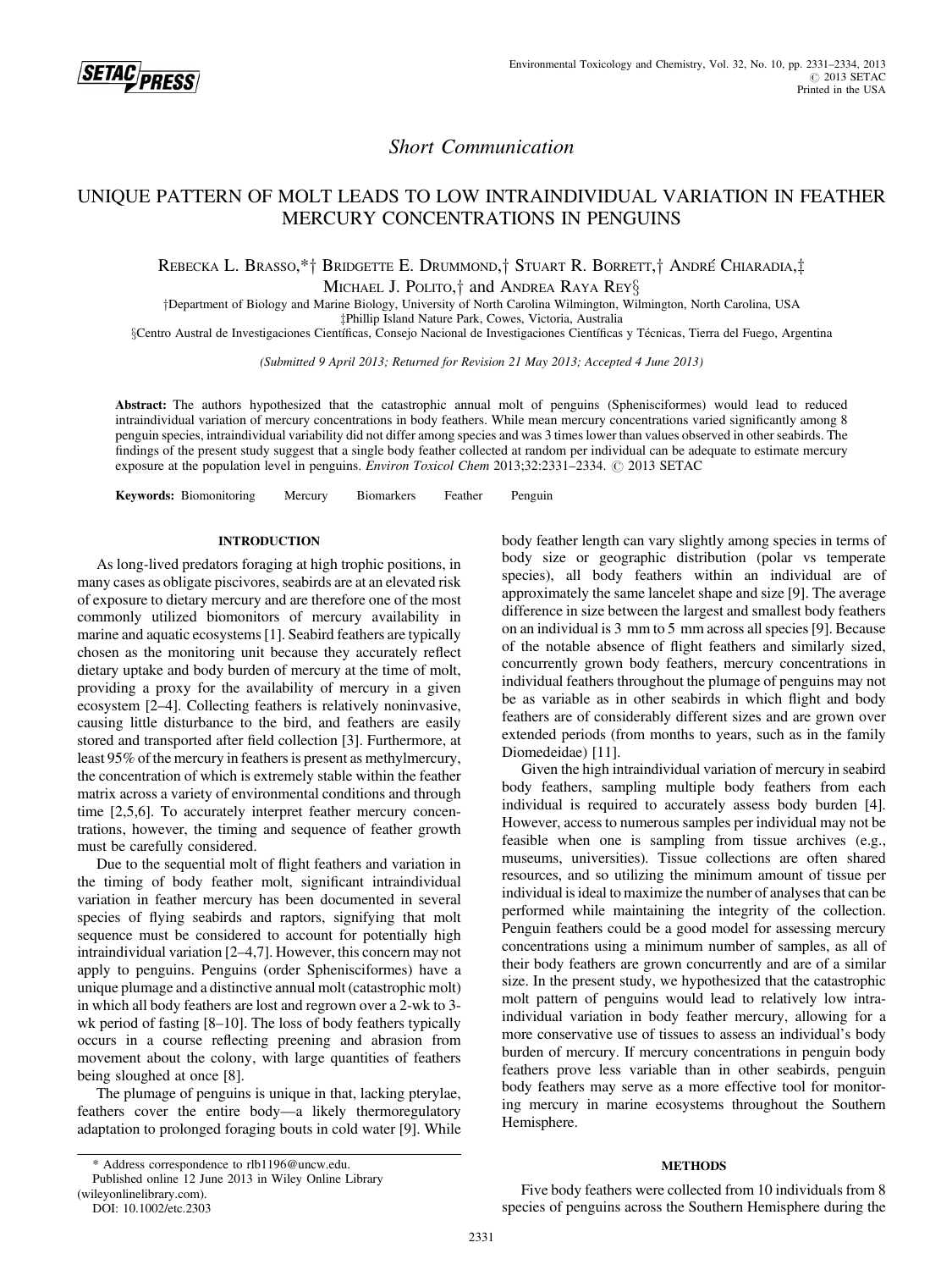2008 to 2012 breeding seasons (Table 1). Feathers were collected from random locations on the bodies (dorsal and ventral; below the neck and above the lower extremities) of adult birds captured during nest surveys, banding, or rescue or rehabilitation efforts, under appropriate animal handling and collection permits. Body feathers were stored separately for each individual in a zip-top bag and were kept at room temperature until mercury analysis.

Body feathers were cleaned by rinsing in 6 alternating vials of acetone and deionized water to remove any exogenously deposited oils or contaminants. Feathers were left to air dry for approximately 24 h under a fume hood, sorted into clean ziptop bags, and stored at room temperature until mercury analysis. Whole, individual body feathers were analyzed directly for total mercury via atomic absorption spectrophotometry on a Tri-Cell Direct Mercury Analyzer (DMA-80) at the University of North Carolina Wilmington (Wilmington, NC, USA). Because nearly all mercury in feathers is present in the form of methylmercury, a measurement of total mercury concentration was used as a proxy for this highly bioavailable form [6]. Each set of 20 samples analyzed was preceded and followed by 2 method blanks, a sample blank, and 2 samples each of standard reference material (DORM-3, DOLT-4; fish protein, and dogfish liver certified reference materials, respectively, provided by the National Research Council Canada). All mercury concentrations are reported as parts per million (ppm) fresh weight (fresh wt). Mean recovery percentages for standard reference materials were  $100.3\% \pm 1.5\%$  (DORM-3) and  $98.9\% \pm 0.6\%$  (DOLT-4). The relative significant difference for both standard reference materials was <2.1% throughout duration of the present study.

The coefficient of variation (CV) [(standard deviation  $\times$  100)/mean] was calculated for each individual as a measure of intraindividual variation of mercury in body feathers ( $n = 5$ ) feathers per individual). Lower CVs were equated with low intraindividual variation, and higher CVs indicated a higher degree of intraindividual variation in mercury. Univariate analyses of variance (ANOVAs) were used to compare mean feather mercury concentrations (average mercury concentration of feathers 1–5 from an individual) and CVs among species. A paired t test was used to compare feathers with the minimum and maximum mercury concentrations within an individual. To determine whether the difference percentage ([maximum – minimum/maximum]  $\times$  100) between the feather with the highest and the lowest mercury concentration (within an individual) varied across species, we used an analysis of covariance (ANCOVA) with mean feather mercury (for each individual) as a covariate. To investigate whether body size had an effect on mean feather mercury concentration or CV, a body mass index (BMI; [mass(kg)/length<sup>2</sup>(m)]) was calculated for

each species using data available in the literature [12]. Data for males and females were averaged to utilize a single value for each species in all subsequent analyses. Pearson's correlations were then used to determine whether CVs were correlated with BMI and minimum, maximum, and mean feather mercury concentrations. Log-transformed mercury concentrations were used in all statistical comparisons (exclusive of the bootstrap technique described below, because that technique does not assume an underlying distribution) to generate data with a more normal distribution (Kolmogorov–Smirnov,  $p = 0.60$ ). All means are presented  $\pm$  standard deviation (SD); statistical significance was defined at  $p < 0.05$ . Statistical comparisons were conducted using SPSS (Ver 18.0).

Finally, we used a bootstrap technique [13] to test the null hypothesis that the number of feathers sampled from the individual birds had no effect on our ability to distinguish differences in mercury concentrations among species (R Ver 2.15.1). This procedure started by averaging a sample (with replacement) of  $s = 1, 2, 3, 4$ , or 5 of the original feathers for each individual bird ( $i = 1, 2, ..., 10$ ) in each species ( $j = 1, 2, ...$ ) …, 8) to estimate mercury concentration at the individual level. We resampled 10 000 times to characterize the possible sample space, where each  $k = 1, 2, ..., 10, 000$  trial generated an estimate of individual mercury concentration,  $y_{iik}$ . Then, for a given sample size  $s$  and trial number  $k$ , the average species-level estimates of mercury concentration were

$$
\bar{y}_{\cdot j k} = \sum_{i=1}^{10} y_{ijk} / 10
$$

We then calculated the sum of squared deviations between the species-level concentrations and the grand mean

$$
SSD(s)_k = \sum_{j=1}^8 (\bar{y}_{\cdot jk} - \bar{y}_{\cdot k})^2
$$

to characterize the dispersion among species when the mercury concentration from s feathers was averaged. Finally, to test our hypothesis, we constructed a test statistic by finding the ratio of 2  $SSD(s)$ <sub>k</sub> with different feather sample sizes s. For example, the following is the of among-species variation estimated in a trial averaging 5 and 1 feathers per individual, for a total of 10 pairwise comparisons

$$
\rho_k = SSD(5)_k/SSD(1)_k
$$

If there was no statistically significant difference in the estimated dispersion among species, we would expect this ratio to be near  $1(\rho_k - 1)$ . Thus, if the 95% confidence intervals (CIs) of

Table 1. Study sites and mean body feather mercury (Hg) concentrations (ppm, fresh wt) for 8 species of penguins<sup>a</sup>

| Region        | Site               | Latitude, longitude                                  | Common name | <b>Species</b>          | Mean $Hg \pm SD$  |
|---------------|--------------------|------------------------------------------------------|-------------|-------------------------|-------------------|
| Antarctic     | King George Island | $62^{\circ}10^{\prime}$ S. 58°27 $^{\prime}$ W       | Adélie      | Pygoscelis adeliae      | $0.32 \pm 0.08$ A |
|               |                    |                                                      | Chinstrap   | Pygoscelis antarctica   | $0.69 \pm 0.18$ B |
|               |                    |                                                      | Gentoo      | Pygoscelis papua        | $0.28 \pm 0.05$ A |
| Sub-Antarctic | South Georgia      | 54°26′S, 36°11′W                                     | King        | Aptenodytes patagonicus | $2.92 \pm 0.76$ E |
| South Africa  | Robben Island      | $33^{\circ}48^{\prime}$ S. $18^{\circ}22^{\prime}$ W | African     | Spheniscus demersus     | $0.90 \pm 0.35$ C |
| South America | Isla Martillo      | $54^{\circ}$ 53'S, 67 $^{\circ}$ 34'W                | Magellanic  | Spheniscus magellanicus | $1.67 \pm 0.22$ D |
|               | Staten Island      | $54^{\circ}$ 50'S, 64 $^{\circ}$ 40'W                | Rockhopper  | Eudyptes chrysocome     | 5.44 $\pm$ 0.67 F |
| Australia     | Phillip Island     | 38° 31'S, 145° 07'E                                  | Little      | Eudyptula minor         | $2.92 \pm 2.88$ E |

<sup>a</sup>Mean mercury concentrations that do not share an uppercase letter were found to be significantly different based on Tukey's honest significant difference test  $(p < 0.05)$ ;  $n = 10$  individuals per species.

 $SD = standard deviation$ .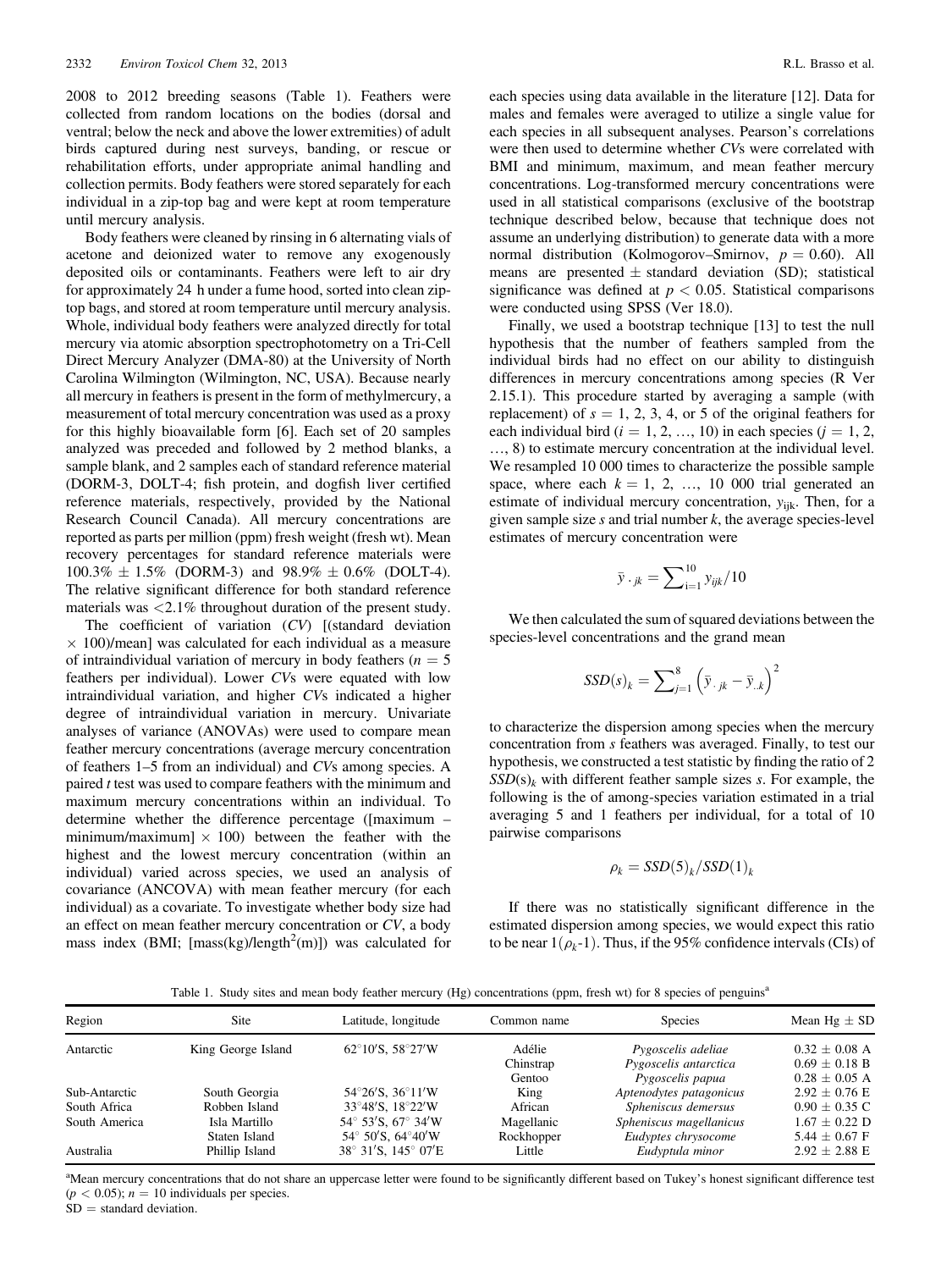the distribution of  $\rho_k$  values included 1, then there was insufficient evidence to reject the null hypothesis at a critical value of 0.05, which would match our expectation.

## **RESULTS**

Body feather mercury concentrations varied significantly among species (ANOVA:  $F_{7,72} = 108.69, p < 0.001$ ; Table 1). Regardless of mean mercury concentration, CVs were relatively low and did not differ significantly among species (ANOVA:  $F_{7,72} = 1.82, p = 0.10;$  Figure 1.). Overall, CVs were not correlated with maximum  $(r = -0.11, p = 0.34)$  or mean feather mercury concentrations ( $r = -0.19$ ,  $p = 0.10$ ), although a weak correlation was detected between CV and minimum mercury concentration ( $r = -0.26$ ,  $p = 0.02$ ). Furthermore, no significant correlations were found between BMI and CV  $(r = -0.17, p = 0.14)$  or mean mercury concentration  $(r = 0.05, p = 0.65).$ 

Despite relatively low intraindividual variation, a significant difference was detected between the minimum and maximum feather mercury concentration at the individual level (paired t test:  $t = -13.06$ ,  $df = 79$ ,  $p < 0.001$ ). Across all species the average maximum difference percentage between feathers with the highest and lowest mercury within an individual was  $21.3\% \pm 12.3\%$ ; the minimum difference percentage between any 2 feathers from an individual was  $7.82\% \pm 8.66\%$ . Overall, interspecies differences in the maximum difference percentage were not statistically significant (ANCOVA:  $F_{7,71} = 2.04$ ,  $p = 0.06$ ). Furthermore, there was no effect of mean body feather mercury on the maximum difference percentage within an individual (ANCOVA:  $F_{7,71} = 2.88, p = 0.09$ ).

The results of the bootstrap technique showed no significant effect of the number of feathers sampled from an individual on the estimated among-species variation in mercury concentration. In all 10 pairwise comparisons, the 95% CIs of our test statistic  $\rho_k$  included 1 (lower CIs = 0.873–0.928, upper CIs = 1.078– 1.145). Furthermore, despite different average concentrations of mercury among species, the estimated mean mercury value for each species changed little when 1, 2, 3, 4, or 5 feathers from each individual within a species were sampled (Figure 2). As expected, the width of the 95% CIs of the estimated species-level mercury concentrations declined as the number of feathers sampled increased.



Figure 1. Mean coefficient of variation (CV) for each species of penguin (black circles;  $n = 10$  individuals per species), all penguin species combined (open circle), and reported literature values for flying seabirds (gray circles;  $n = 5$  individuals per species; [4]). Error bars indicate  $\pm$  standard deviation.



Figure 2. Estimated mercury (Hg) concentrations in 8 species of penguins generated with a bootstrap resampling procedure using 1 to 5 feathers from each of 10 individuals to generate a species-level mean. Each bar on the graph represents the mean  $(\pm 95\%$  confidence interval) of 10 000 resampling events.

### DISCUSSION

To our knowledge, the present study is the first to document relatively low intraindividual body feather mercury concentrations in a seabird—the likely result of the unique catastrophic molting strategy of birds in the order Sphenisciformes. Although a significant difference was detected between the minimum and maximum mercury concentrations within an individual, the maximum difference percentage in penguins was approximately 10% lower than the minimum difference percentage reported in flying seabirds [6]. The mean CV did not vary significantly among penguin species, nor was there a correlation between mean feather mercury and CV, suggesting that variation in body feather mercury is not related to body burden of mercury. While body feather mercury concentrations can vary within an individual (8–20% on average), our bootstrap procedure suggests that a representative mean mercury concentration for a given population or species can be attained using a single body feather collected at random from each individual, given a sample size of at least 10 individuals per group.

Bond and Diamond [6] investigated intraindividual variation in 3 species of seabirds—Arctic tern (Sterna paradisaea), Common tern (Sterna hirundo), and Leach's storm petrel (Oceanodroma leucorhoa)—and found an average CV of  $35.7\% \pm 25.5\%$  across all species, a likely result of the random or protracted nature of body feather molt in seabirds. Common terns had the highest CV, averaging  $56.0\% \pm 34.0\%$ , with 1 individual documented with a CV of 100% ( $n = 5$  feathers from each of 5 individuals) [4]. The intraindividual variation in penguins was, on average, one-third of that found in these 3 species of seabirds; the Chinstrap penguin had the highest CV, with an average of  $13.5\% \pm 7.1\%$ . Furness et al. [2] found moderate variation in body feathers in a great skua (18.5–28.6% among belly, back, and breast; Catharacta skua hamiltoni) and a kittiwake (6.5–12.5% among belly, back, and breast; Rissa tridactyla); however, only 1 individual was analyzed per species.

The variation in body feather mercury in seabirds has also been hypothesized to be a product of changes in a bird's metabolic rate or foraging during the often protracted period of body feather growth [4]. Any change in foraging location, diet, or prey mercury concentration during the feather growth period could be reflected in the body feathers, especially if individual